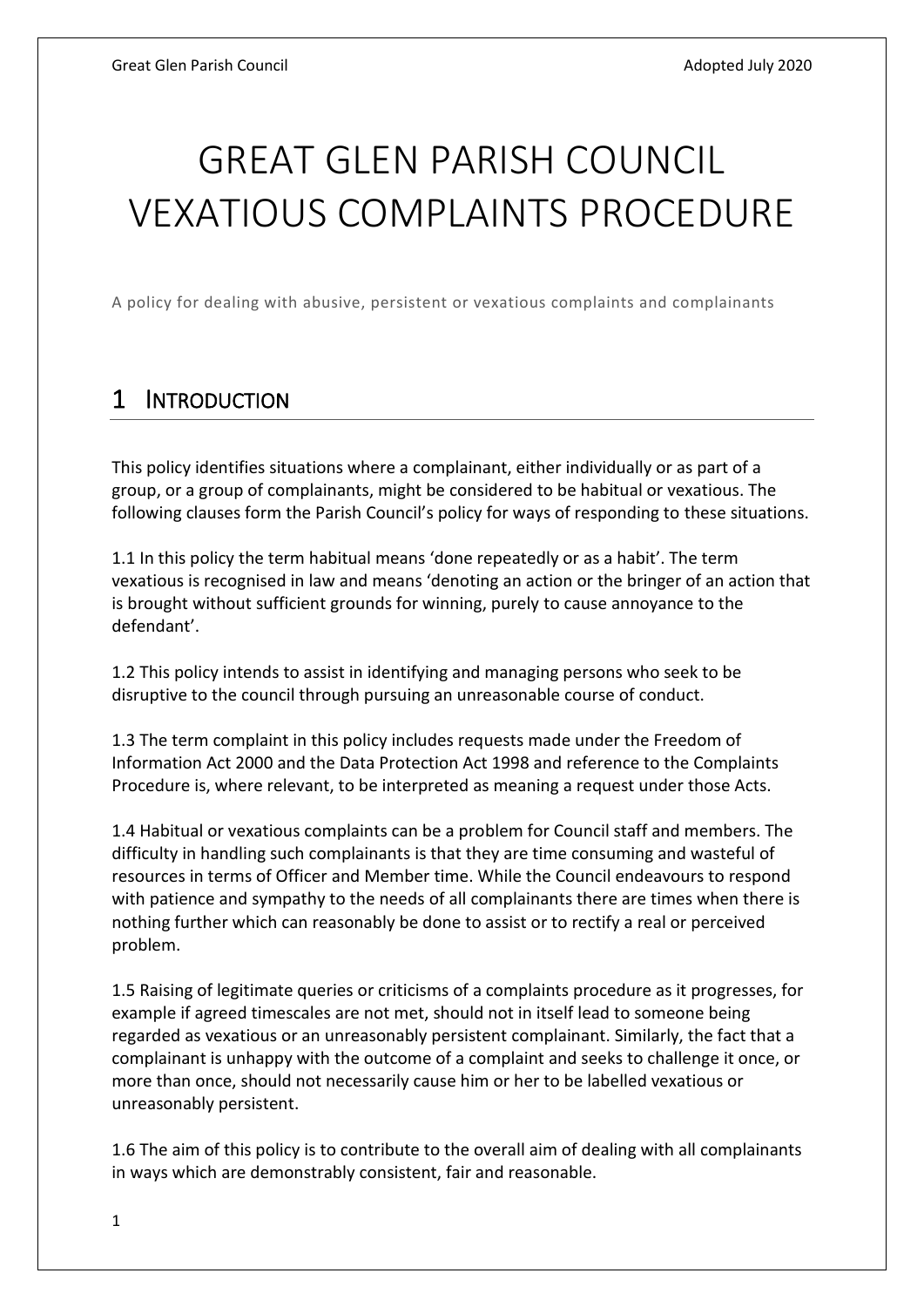### 2 HABITUAL OR VEXATIOUS COMPLAINANTS

2.1 For the purpose of this policy the following definitions of habitual or vexatious complainants will be used;

The repeated and/or obsessive pursuit of:

(a) unreasonable complaints and/or unrealistic outcomes; and/or (b) reasonable complaints in an unreasonable manner.

2.2 Prior to considering its implementation the Council will send a summary of this policy to the complainant to give them prior notification of its possible implementation.

2.3 Where complaints continue and have been identified as habitual or vexatious in accordance with the criteria set out in Section 3 the Staffing Committee will seek agreement to treat the complainant as a habitual or vexatious complainant for the appropriate course of action to be taken. Section 4 details the options available for dealing with habitual or vexatious complaints.

2.4 The Clerk on behalf of the Parish Council will notify complainants, in writing, of the reasons why their complaint has been treated as habitual or vexatious and the action that will be taken.

2.5 The status of the complainant will be kept under review. If a complainant subsequently demonstrates a more reasonable approach, then their status will be reviewed.

## 3 DEFINITIONS

3.1 Great Glen Parish Council defines unreasonably persistent and vexatious complainants as those complainants who, because of the frequency or nature of their contacts with the Council, hinder the Council's consideration of their or other people's complaints. The description 'unreasonably persistent' and 'vexatious' may apply separately or jointly to a particular complainant.

3.2 Examples include the way in which, or frequency with which, complainants raise their complaints with staff or how complainants respond when informed of the Council's decision about the complaint.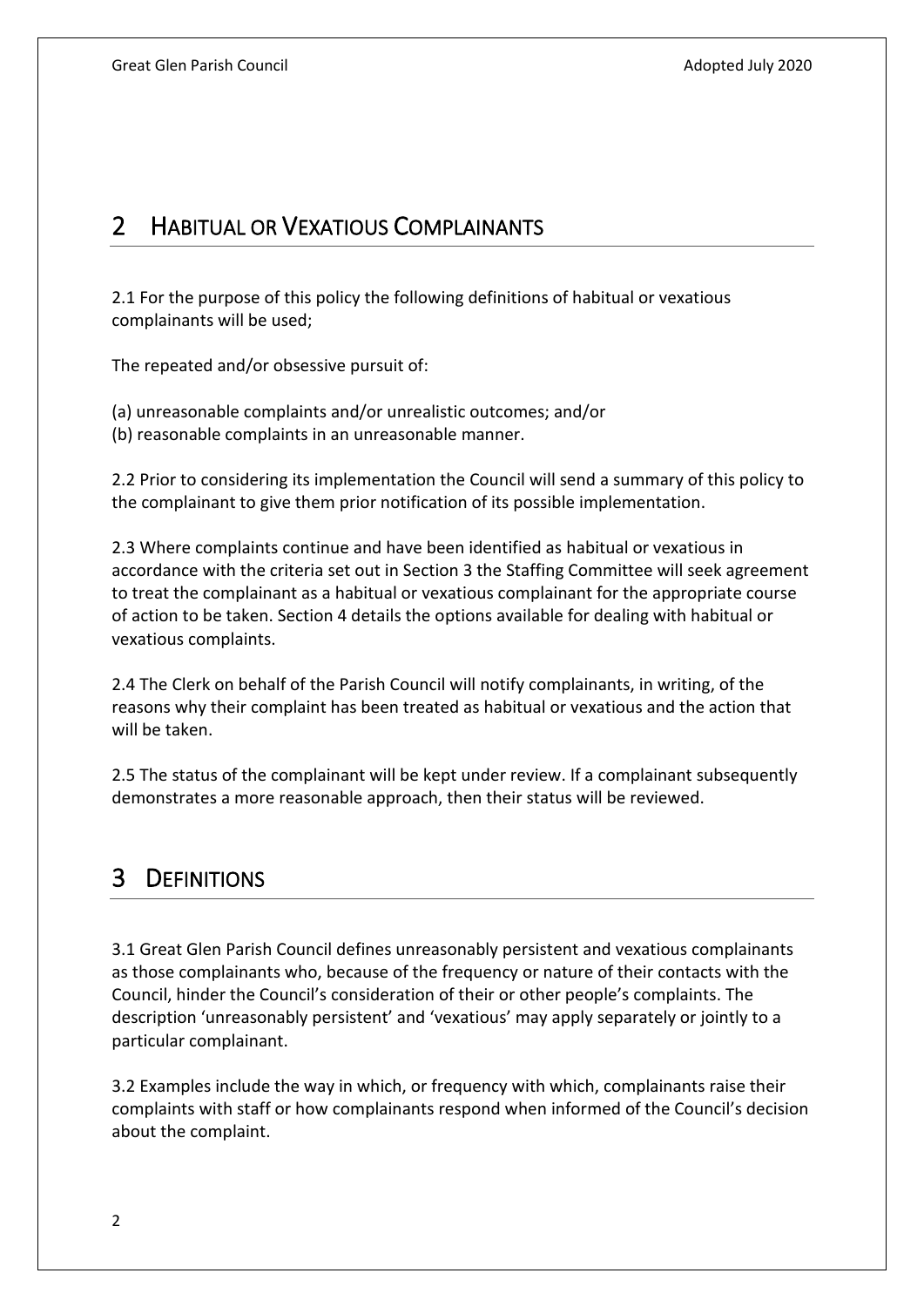3.3 Features of an unreasonably persistent and/or vexatious complainant include the following (the list is not exhaustive, nor does one single feature on its own necessarily imply that the person will be considered as being in this category):

An unreasonably persistent and/or vexatious complainant may:

- Have insufficient or no grounds for their complaint and be making the complaint only to annoy (or for reasons that he or she does not admit or make obvious).
- refuse to specify the grounds of a complaint despite offers of assistance.
- refuse to co-operate with the complaints investigation process while still wishing their complaint to be resolved.
- refuse to accept that issues are not within the remit of the complaints policy and procedure despite having been provided with information about the scope of the policy and procedure.
- refuse to accept that issues are not within the power of the council to investigate or influence.
- insist on the complaint being dealt with in many ways which are incompatible with the complaints procedure or with good practice (e.g. insisting that there must not be any written record of the complaint).
- make what appear to be groundless complaints about staff dealing with the complaints and seek to have them dismissed or replaced.
- make an unreasonable number of contacts with the Council, by any means in relation to specific complaint or complaints.
- make persistent and unreasonable demands or expectations of staff and/or the complaints process after the unreasonableness has been explained to the complainant (an example of this could be a complainant who insists on immediate responses to questions, frequent and/or complex letters, faxes, telephone calls or emails).
- harass or verbally abuse or otherwise seek to intimidate staff dealing with their complaint, in relation to their complaint by use of foul or inappropriate language or by the use of offensive and racist language or publish their complaints in other forms of media.
- raise subsidiary or new issues whilst a complaint is being addressed that were not part of the complaint at the start of the complaint process.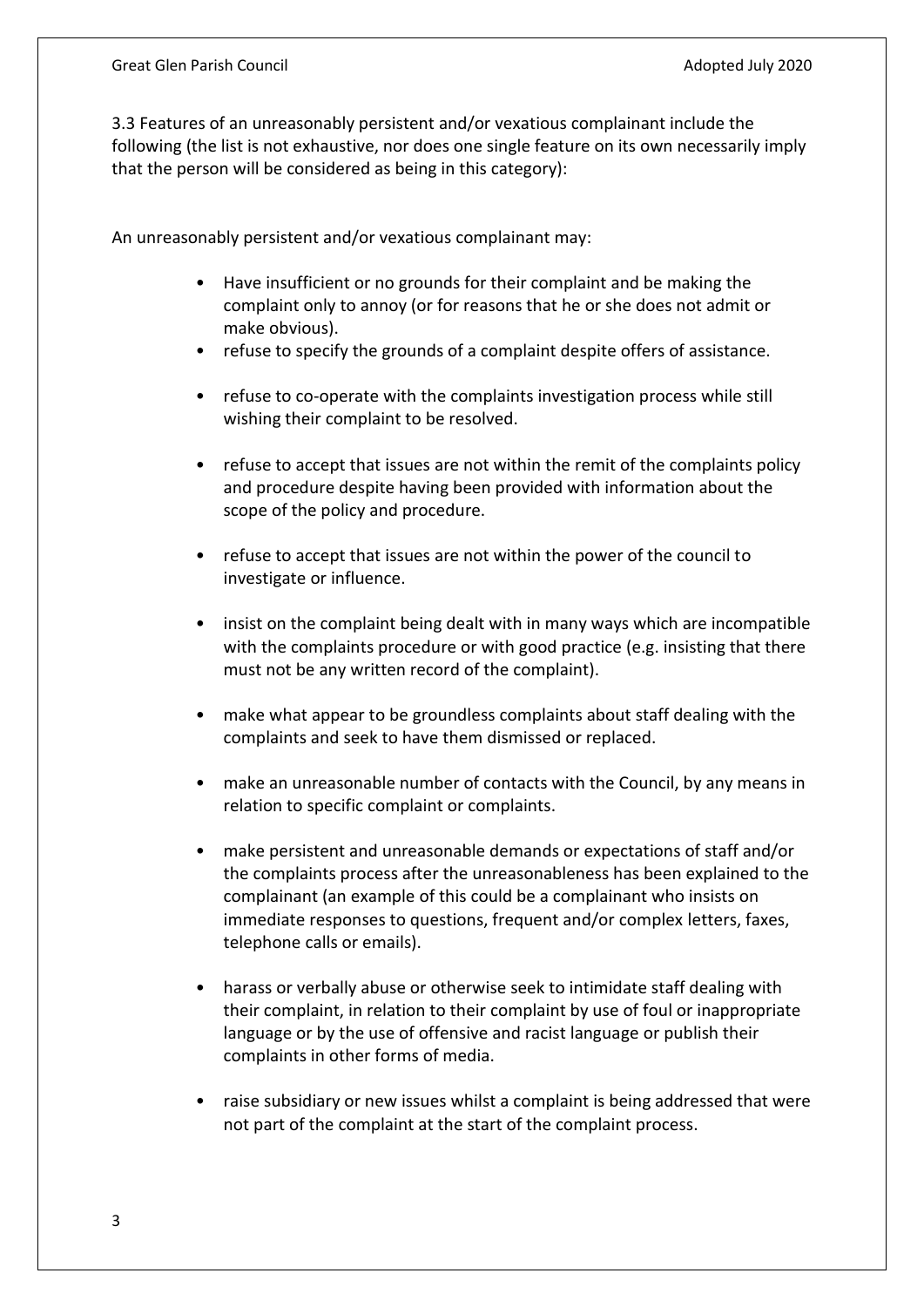- introduce trivial or irrelevant new information whilst the complaint is being investigated and expect this to be taken into account and commented on.
- change the substance or basis of the complaint without reasonable justification whilst the complaint is being addressed.
- deny statements he or she made at an earlier stage in the complaint process.
- are known to electronically recorded meetings and conversations without the prior knowledge and consent of the other person(s) involved.
- adopts a 'scattergun' approach, for instance, pursuing a complaint or complaints not only with the Council, but at the same time with, for example, a Member of Parliament, other Councils, elected Councillors of this and other Councils, the Councils independent Auditor, the Standards Board, the Police, other public bodies or solicitors.
- refuse to accept the outcome of the complaint process after its conclusion, repeatedly arguing the point, complaining about the outcome, and/or denying that an adequate response has been given.
- make the same complaint repeatedly, perhaps with minor differences, after the complaints procedure has been concluded and insist that the minor differences make these 'new' complaints which should be put through the full complaints procedure.
- persistently approach the Council through different routes or other persons about the same issue.
- persist in seeking an outcome which Council has explained is unrealistic for legal or policy (or other valid) reasons.
- refuse to accept documented evidence as factual.
- complain about or challenge an issue based on an historic and/or an irreversible decision or incident.
- combine some or all of these features.

#### 4 IMPOSING RESTRICTIONS

4.1 The Parish Council will ensure that the complaint is being, or has been, investigated properly according to the adopted Complaints Procedure.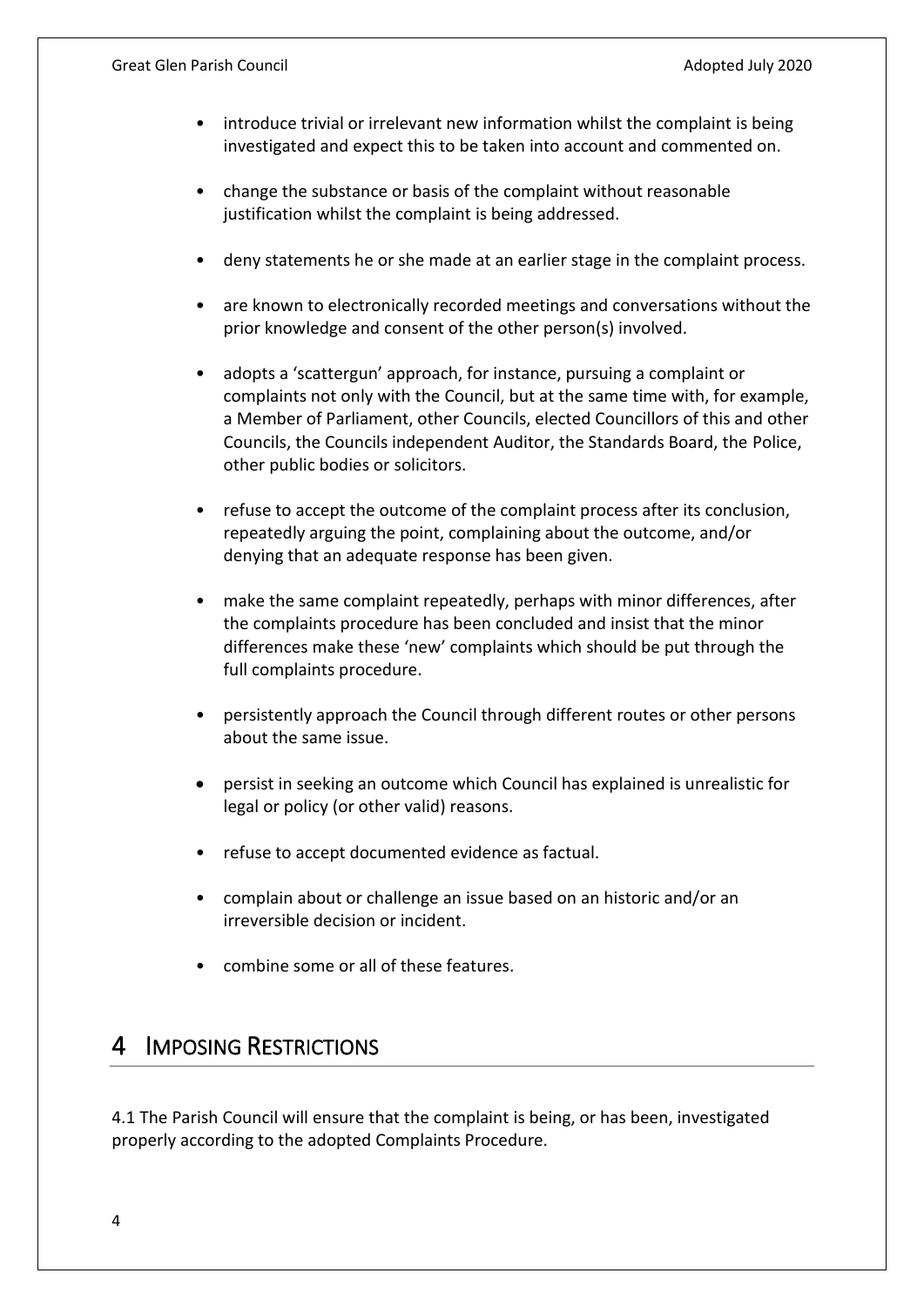4.2 In the first instance the Clerk will consult with the Chairman of the Council and the Chairman of the Staffing and Appeals Committees prior to issuing a warning to the complainant. The Clerk will contact the complainant in writing, or by e-mail, to explain why this behaviour is causing concern and ask them to change this behaviour and outline the actions that the Council may take if they do not comply.

4.3 If the disruptive behaviour continues, the Clerk will issue a reminder letter to the complainant advising them that the way in which they will be allowed to contact the Parish Council in the future will be restricted. The Clerk will make this decision in consultation with the Chairman of the Council and the Chairman of the Appeals Committee and inform the complainant in writing of what procedures have been put in place and for what period.

4.4 Any restriction that is imposed on the complainant's contact with the Council will be appropriate and proportionate and the complainant will be advised of the period of time over which that the restriction will be in place. In most cases restrictions will apply for between three and six months, but in the exceptional cases it may be extended. In such cases the restrictions would be reviewed on a quarterly basis, or at the next Full Council Meeting.

4.5 Restrictions will be tailored to deal with the individual circumstances of the complainant and may include:

- banning the complainant from making contact by telephone except through a third party e.g. solicitor, a Councillor a friend acting on their behalf.
- banning the complainant from sending emails to individuals and/or all Council Officers and insisting they only correspond by postal letter.
- requiring contact to take place with one named member of staff only.
- Restricting telephone calls to specified days and/or times and/or duration requiring personal contact to take place in the presence of an appropriate witness.
- Letting the complainant know that the Parish Council will not respond to or acknowledge any further contact from them on the specific topic of that complaint (in this case, a designated member of staff will be identified who will read future correspondence).
- 4.6 When the decision has been taken to apply this policy to a complainant, the Clerk will contact the complainant in writing to explain:
- why the decision has been taken.
- what action has been taken.
- the duration of that action.

4.7 The Clerk will enclose a copy of this policy in the letter to the complainant.

4.8 Where a complainant continues to behave in a way that is unacceptable, the Clerk in consultation with the Chairman of the Council and the Chairman of the Staffing Committee may decide to refuse all contact with the complainant and stop any investigation into his or her complaint.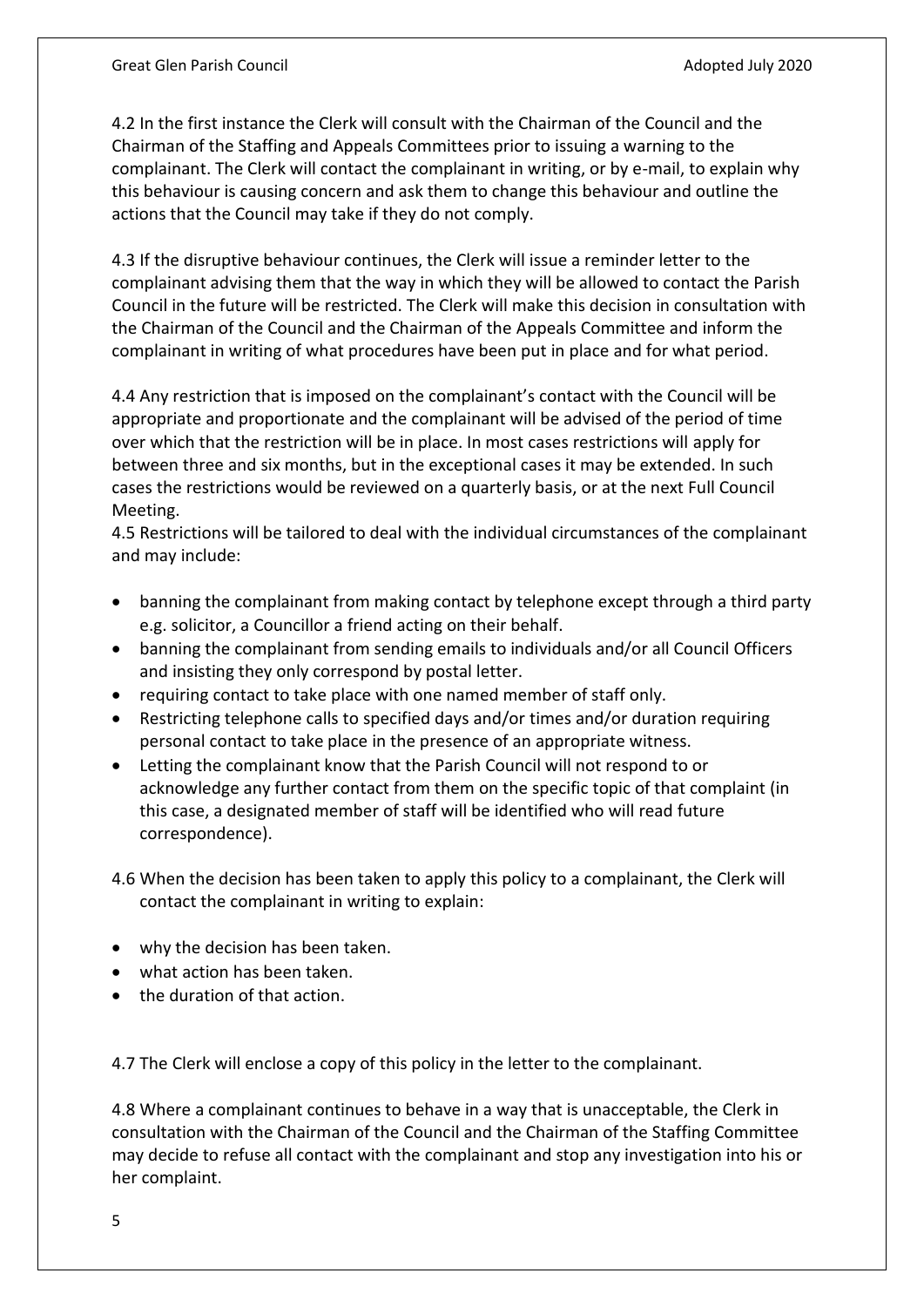4.9 Where the behaviour is so extreme or it threatens the immediate safety and welfare of staff, other options will be considered e.g. reporting of the matter to the police or taking legal action. In such cases, the complainant may not be given prior warning of that action.

# 5 NEW COMPLAINTS FROM COMPLAINANTS WHO ARE TREATED AS ABUSIVE, VEXATIOUS OR PERSISTENT

5.1 New complaints from people who have come under this policy will be treated on their merits. The Clerk, the Chairman of the Parish Council in conjunction with the Chairman of the Staffing Committee will decide whether any restrictions that have been applied before are still appropriate and necessary in relation to a new complaint. A blanket policy is neither supported, nor ignoring genuine service requests or complaints where they are founded. 5.2 The fact that a complainant is judged to be unreasonably persistent or vexatious, and any restrictions imposed on Council's contact with him or her, will be recorded and notified to those who need to know within the Council.

#### 6 REVIEW

6.1 The status of a complaint judged to be unreasonably persistent or vexatious will be reviewed by the Clerk, the Chairman of the Parish Council and the Chairman of the Staffing Committee after three months and at the end of every subsequent three months within the period during which the policy is to apply, or by the next Full Council Meeting.

6.2 The complainant will be informed of the result of this review if the decision to apply this policy has been changed or extended.

# 7 RECORD KEEPING

7.1 The Clerk will retain adequate records of the details of the case and the action that has been taken. Records will be kept of:

• the name and address of each member of the public who is treated as abusive, vexatious or persistent, or any other person who so aids the complainant.

• when the restrictions came into force and ends

• what the restrictions are